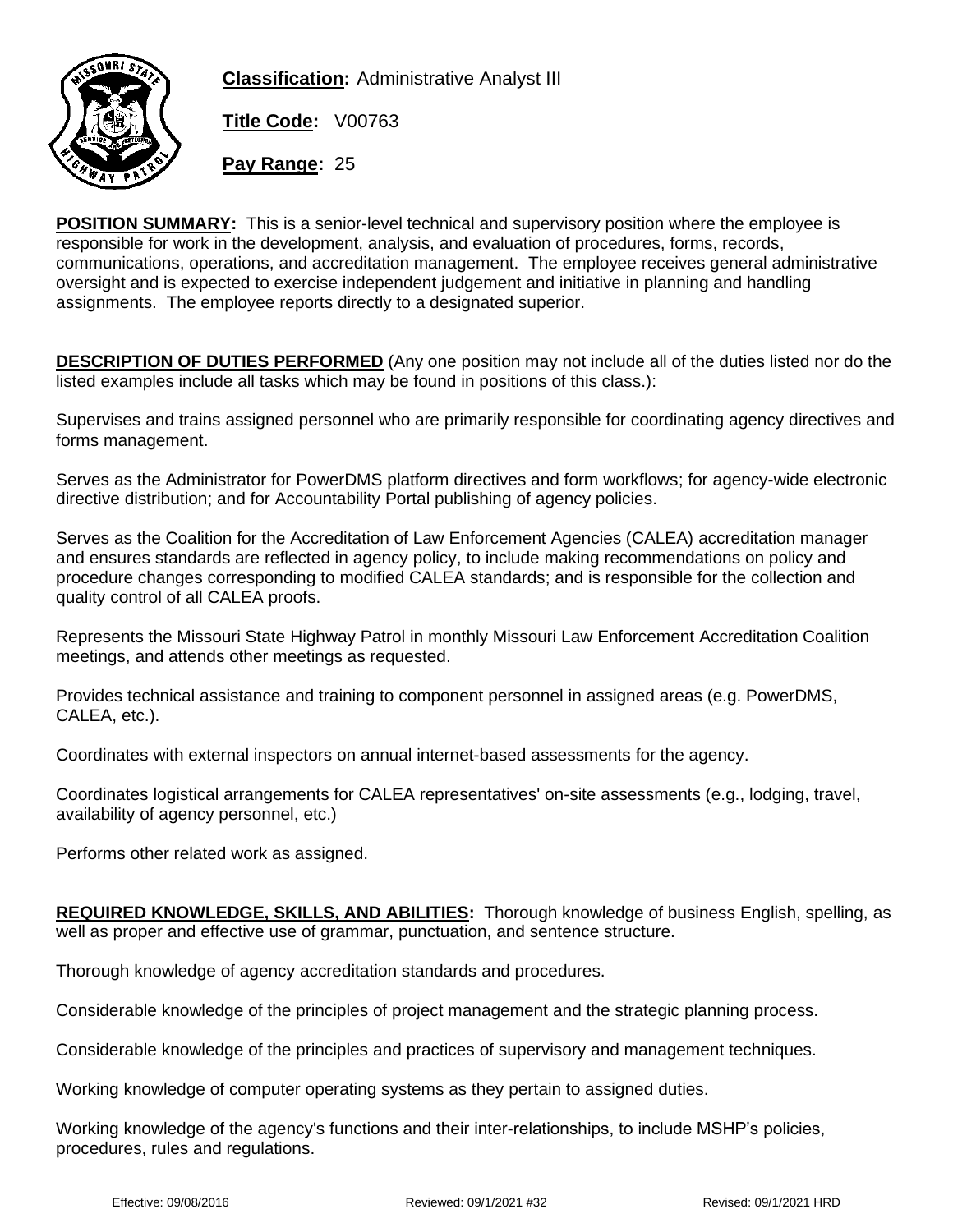## **Classification:** Administrative Analyst III **Classification:** Page 2

Possess high-level skill in legal interpretation and policy development. Possess good public speaking skills and the ability to interact with a variety of business professionals. Must be skilled in time management techniques and prioritization.

Must possess excellent interpersonal skills to deal effectively with various personalities.

Ability to analyze, direct, and manage the implementation of special projects, assignments, and programs.

Ability to prepare and/or maintain reports, standards, policies, procedures, guidelines, and technical manuals.

Ability to gather, assemble, correlate, analyze, and interpret monthly statistics.

Ability to evaluate and modify internal procedures and systems.

Ability to work closely as a cooperative team and display professionalism and team leadership in the training and supervision of others, to include the monitoring and evaluation of others.

Ability to work independently in an organized, efficient manner and exercise independent judgement and discretion.

Ability to follow complex instructions and work within the pressure of regular deadlines.

Ability to demonstrate excellent management skills.

Ability to provide technical assistance and guidance in work methods and program procedures.

Ability to operate basic office equipment as detailed in the description of duties.

Ability to handle restricted and confidential information in a professional manner and maintain the information as such.

Ability to communicate in English clearly and concisely, both orally and in writing.

Ability to establish and maintain harmonious working relations with others.

Ability to work with material that may be of a sexual nature relating to criminal activity (e.g., written material, photographs, and/or verbal language, etc.).

Ability to perform job related travel.

Ability to work hours as assigned.

**MINIMUM EXPERIENCE AND EDUCATION REQUIRED** (The following represents the minimum qualifications used to accept applicants, provided that equivalent substitution will be permitted in case of deficiencies in either experience or education.):

Possession of a high school diploma or equivalent and one year as an Administrative Analyst II with the Missouri State Highway Patrol; or possess at least six years of technical or professional experience in public or business administration, including one or more years in the analysis and/or development of methods and procedures, or forms design.

## **FLSA STATUS:** Non-Exempt